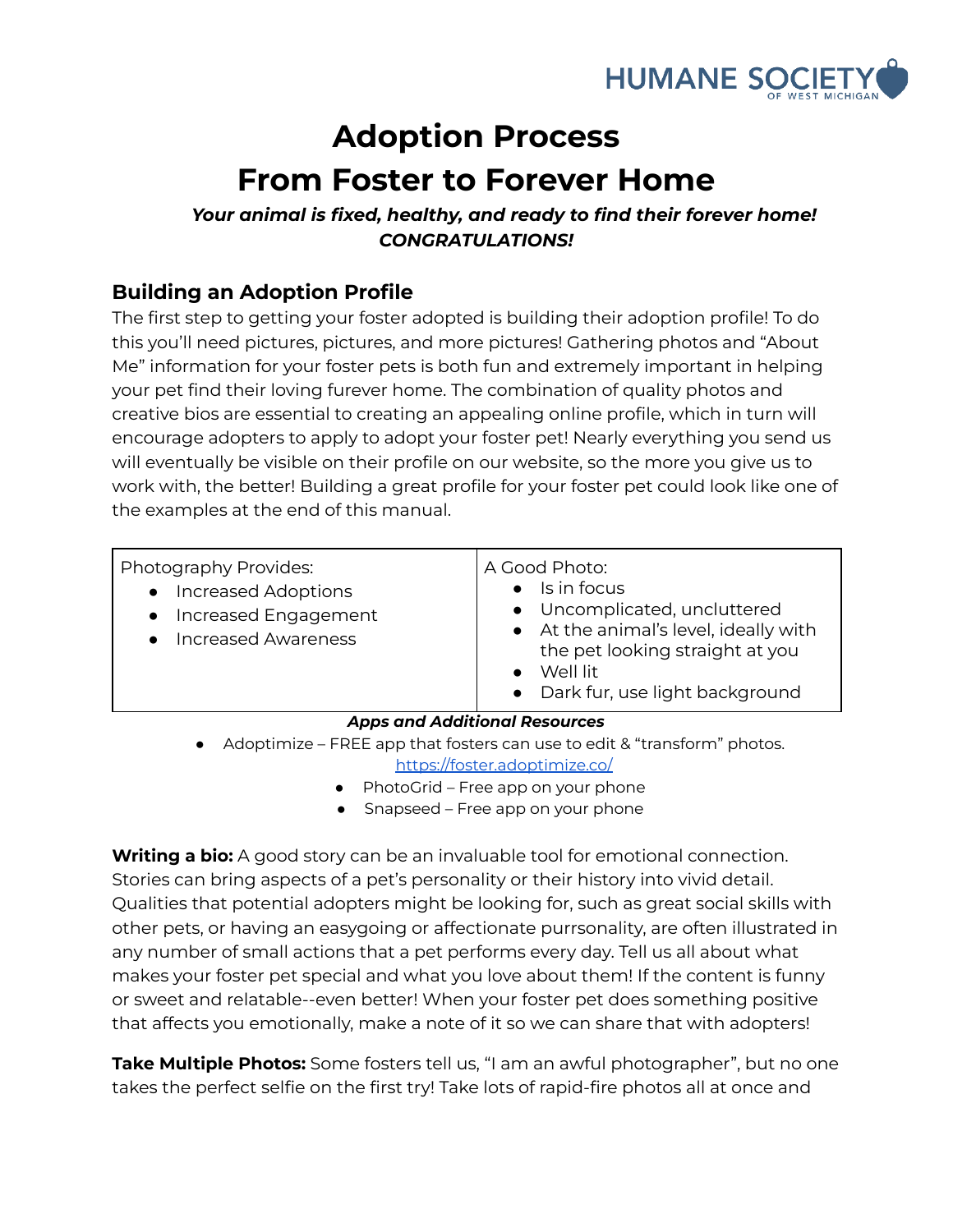

odds are you'll snap something you can work with! Whether you're an ace photographer or not, taking multiple photos increases the chances of getting something really great, and helps show off your adorable foster pet to potential adopters!

**Use Photos to Showcase Personality:** We want potential adopters to get a feel for our foster pet's personalities, so use photos in a way that does just that! Take photos that capture different aspects of your pet's personality. When viewed together, adopters get a much more accurate picture of who they are, and what makes your foster pet unique and loveable!

## **The Adoption Process from Home**

Once they are cleared to go up for adoption, your foster pet will be made available in our adoption system, which makes them viewable on the HSWM website. **Since adopters can't view your pets by visiting our shelter, it is ESSENTIAL that we make them an appealing online bio, since it is their only way to get to know them!** This is why it is so important to help the Foster Coordinator build their profile with pictures, bios, and descriptions! These details will become visible on the website for interested adopters to see, along with their gender, age, sex. If they are interested in adopting the animal, they can put in an application for them directly from their online profile.

Once an application has been approved, the Foster Coordinator will reach out to both you and the potential adopter to coordinate a meeting via Zoom. Once an agreed date and time is coordinated, the meeting is set with you and the animal(s), the potential adopter, and the Foster Coordinator. Here, the adopter can meet the animal and ask any questions they may have about your foster pet. At this point, as the foster, you will know more about their personality than anyone! If this is a success, then the next steps would be to schedule an in person adoption meeting here at the HSWM facility.

If they decide to go through with the adoption, a transfer of care is then coordinated at the shelter. Transfer of cares will not happen anywhere but the shelter. Once that date and time is set, all that's left is to wait for that date to arrive! Once that day comes, you will show up at the designated time and place with your adopted foster pet(s). You can either help facilitate the transfer and meet the adopter with a customer service member, or you can simply drop off the animal to the customer service team, and they can handle the transfer from there. If all your fosters have been adopted, your foster supplies can be brought back to us and be dropped off outside the foster doors at this time as well.